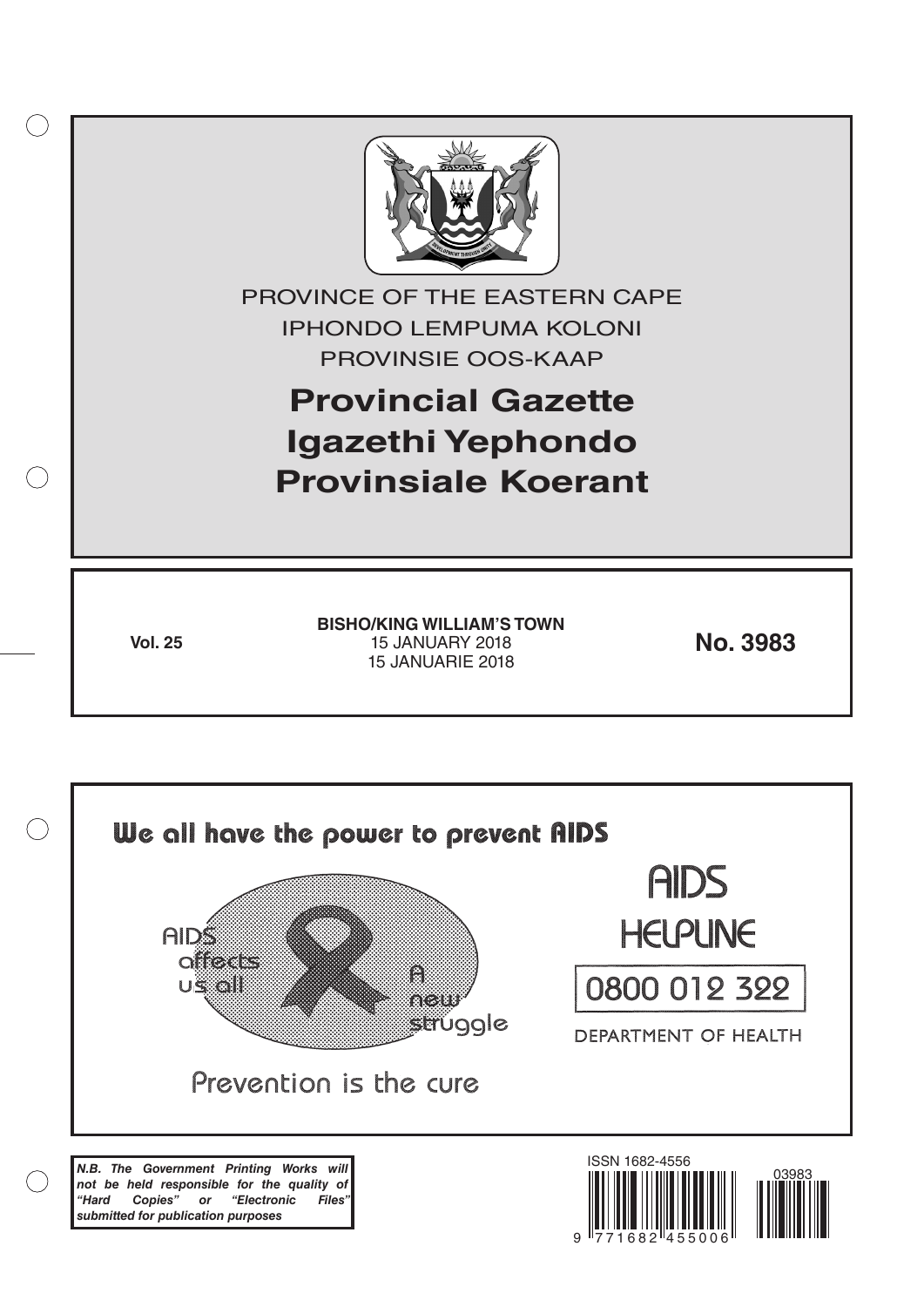## **IMPORTANT NOTICE:**

**The GovernmenT PrinTinG Works Will noT be held resPonsible for any errors ThaT miGhT occur due To The submission of incomPleTe / incorrecT / illeGible coPy.**

**no fuTure queries Will be handled in connecTion WiTh The above.**

#### **CONTENTS**

|   |                                                                                                                | Gazette | Paae |
|---|----------------------------------------------------------------------------------------------------------------|---------|------|
|   |                                                                                                                | No.     | No.  |
|   | <b>PROVINCIAL NOTICES • PROVINSIALE KENNISGEWINGS</b>                                                          |         |      |
|   | Spatial Planning and Land Use Management Act (16/2013): Erf 2913, Newton Park, Port Elizabeth, Eastern         | 3983    |      |
| 4 | Spatial Planning and Land Use Management Act (16/2013): Erf 2364, Walmer, Port Elizabeth, Eastern Cape<br>3983 |         |      |
| 5 | Spatial Planning and Land Use Management Act (16/2013): Erf 2485, Newton Park, Port Elizabeth                  | 3983    |      |
| 6 | Spatial Planning and Land Management Act (16/2013): Erf 553, Summerstrand, Port Elizabeth                      | 3983    |      |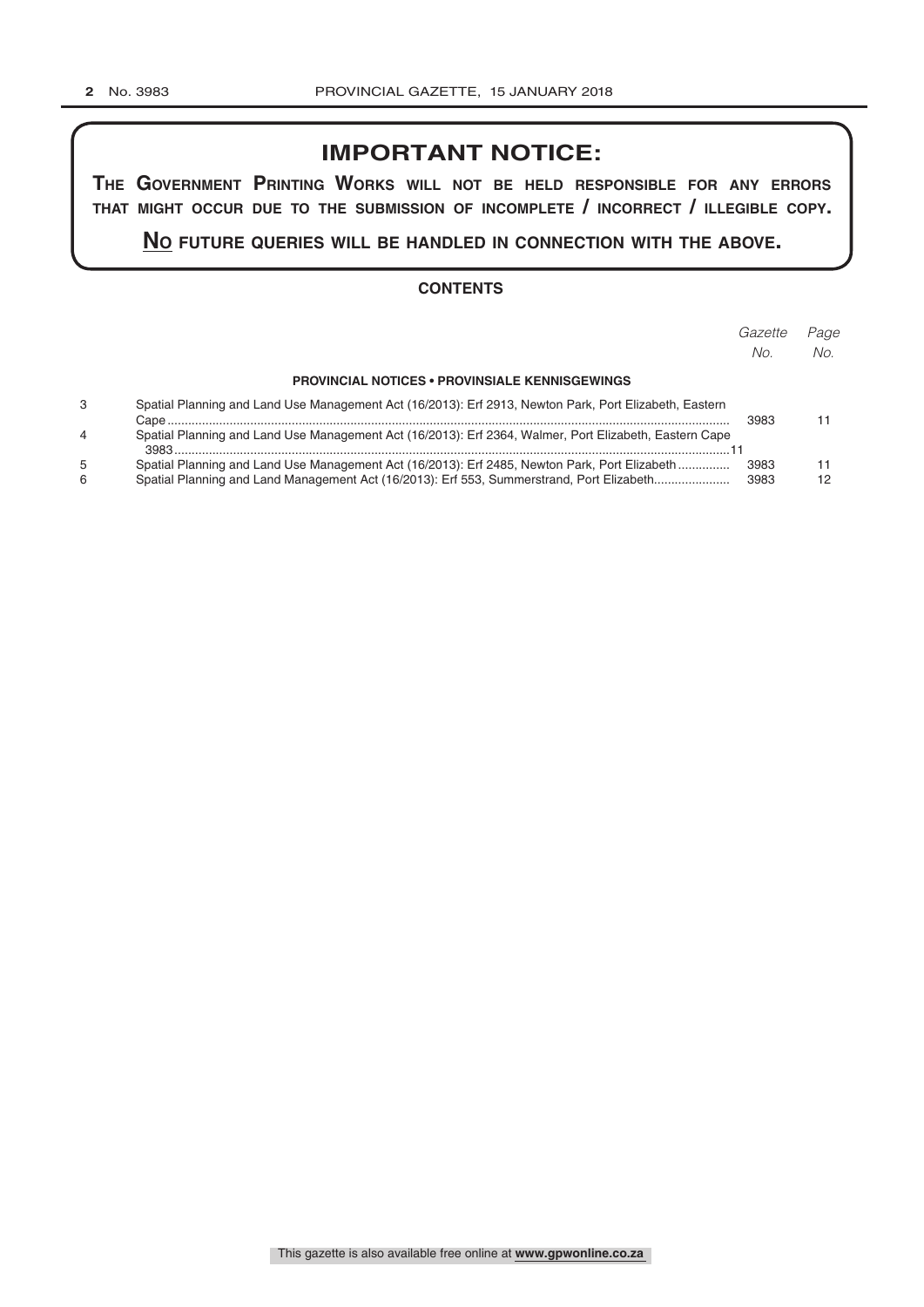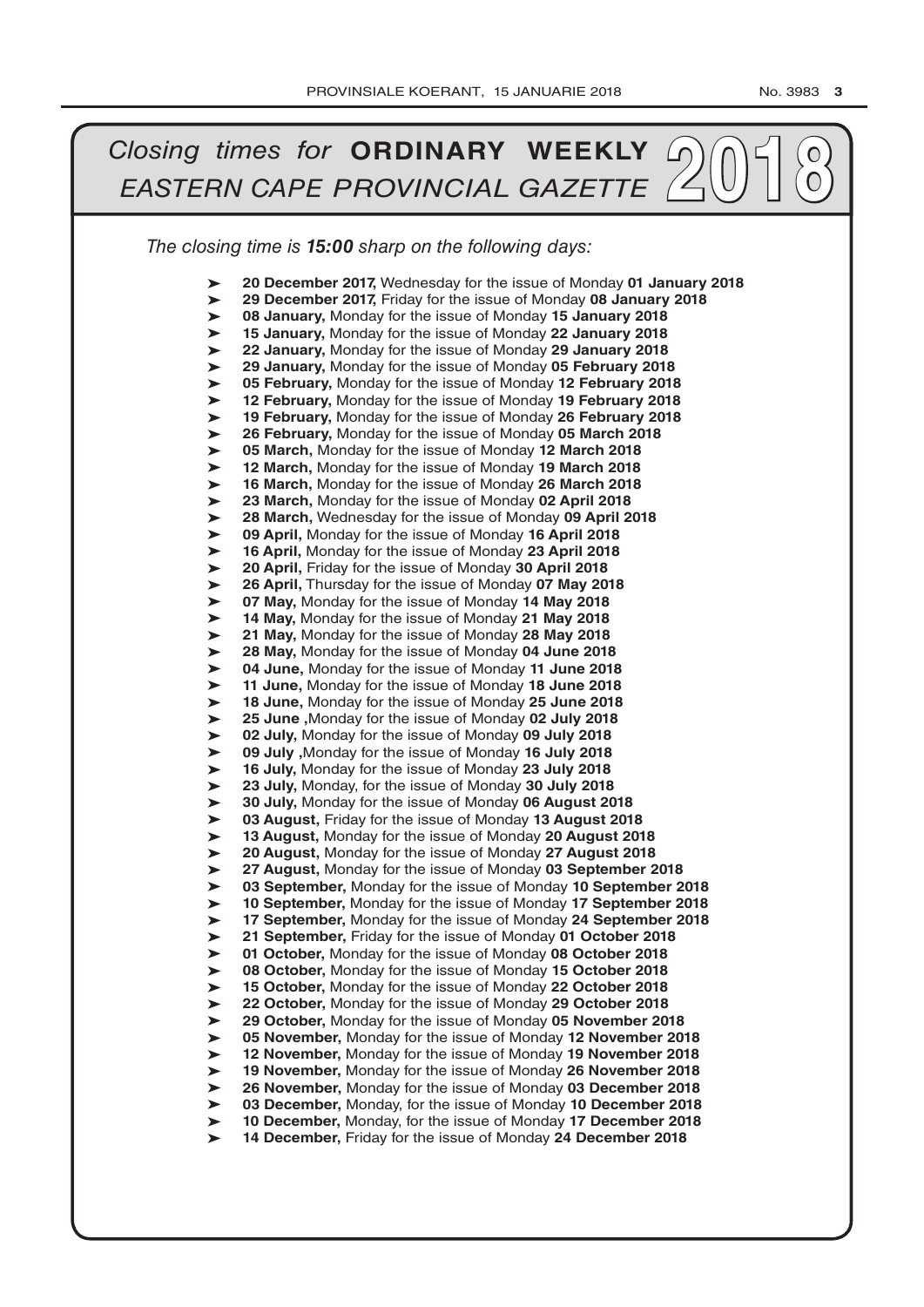# **LIST OF TARIFF RATES** FOR PUBLICATION OF NOTICES **COMMENCEMENT: 1 APRIL 2016**

## **NATIONAL AND PROVINCIAL**

Notice sizes for National, Provincial & Tender gazettes 1/4, 2/4, 3/4, 4/4 per page. Notices submitted will be charged at R1000 per full page, pro-rated based on the above categories.

| <b>Pricing for National, Provincial - Variable Priced Notices</b> |                          |                      |  |  |  |  |
|-------------------------------------------------------------------|--------------------------|----------------------|--|--|--|--|
| <b>Notice Type</b>                                                | <b>Page Space</b>        | <b>New Price (R)</b> |  |  |  |  |
| Ordinary National, Provincial                                     | 1/4 - Quarter Page       | 250.00               |  |  |  |  |
| Ordinary National, Provincial                                     | 2/4 - Half Page          | 500.00               |  |  |  |  |
| Ordinary National, Provincial                                     | 3/4 - Three Quarter Page | 750.00               |  |  |  |  |
| Ordinary National, Provincial                                     | 4/4 - Full Page          | 1000.00              |  |  |  |  |

## **EXTRA-ORDINARY**

All Extra-ordinary National and Provincial gazette notices are non-standard notices and attract a variable price based on the number of pages submitted.

The pricing structure for National and Provincial notices which are submitted as **Extra ordinary submissions** will be charged at **R3000** per page.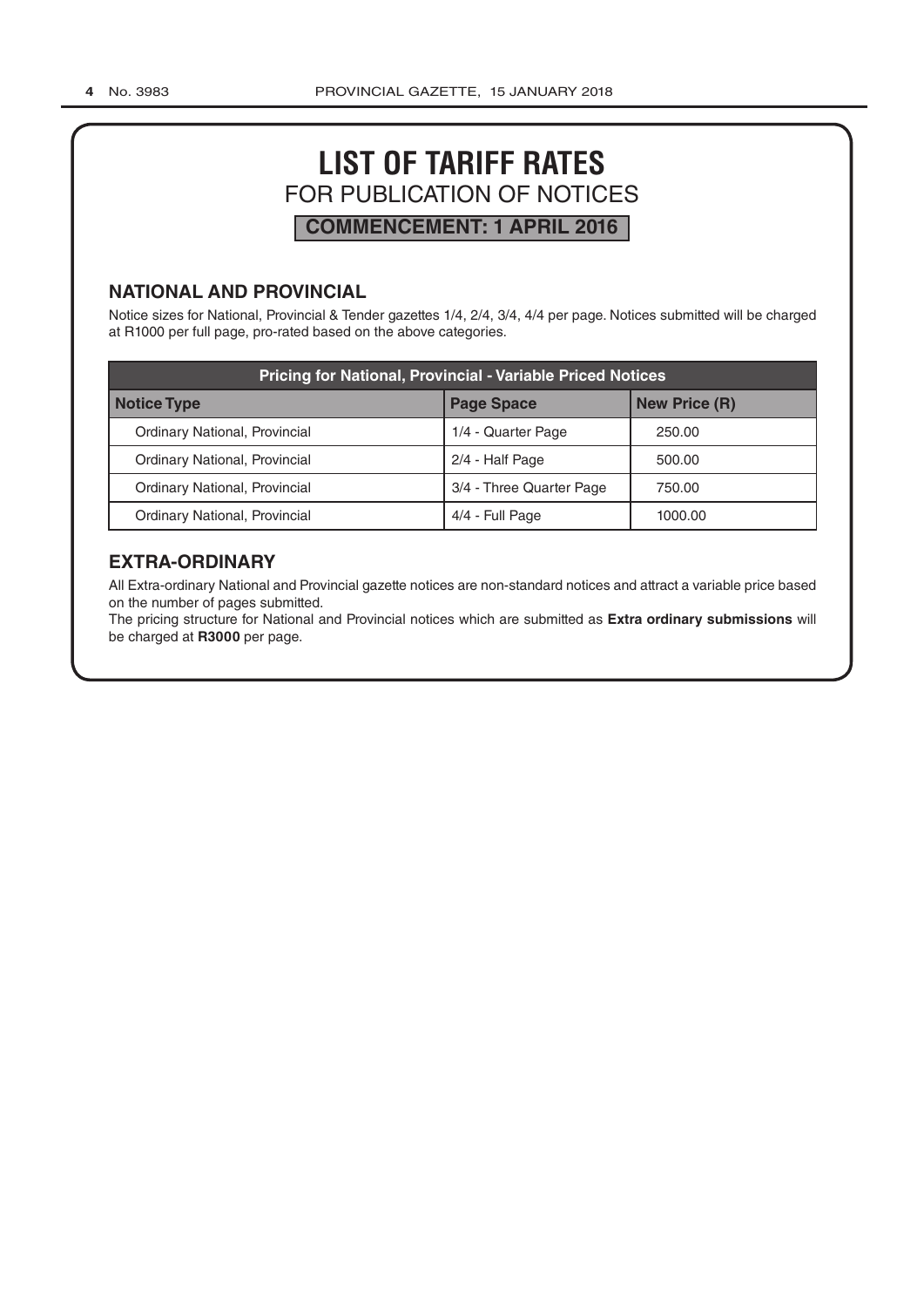The **Government Printing Works** (**GPW**) has established rules for submitting notices in line with its electronic notice processing system, which requires the use of electronic *Adobe* Forms. Please ensure that you adhere to these guidelines when completing and submitting your notice submission.

## **Closing Times for ACCepTAnCe of noTiCes**

- 1. The *Government Gazette* and *Government Tender Bulletin* are weekly publications that are published on Fridays and the closing time for the acceptance of notices is strictly applied according to the scheduled time for each gazette.
- 2. Please refer to the Submission Notice Deadline schedule in the table below. This schedule is also published online on the Government Printing works website www.gpwonline.co.za

All re-submissions will be subject to the standard cut-off times. **All notices received after the closing time will be rejected**.

| <b>Government Gazette Type</b>                   | <b>Publication</b><br><b>Frequency</b> | <b>Publication Date</b>                              | <b>Submission Deadline</b>                              | <b>Cancellations Deadline</b>                   |
|--------------------------------------------------|----------------------------------------|------------------------------------------------------|---------------------------------------------------------|-------------------------------------------------|
| <b>National Gazette</b>                          | Weekly                                 | Friday                                               | Friday 15h00 for next Friday                            | Tuesday, 15h00 - 3 days<br>prior to publication |
| <b>Regulation Gazette</b>                        | Weekly                                 | Friday                                               | Friday 15h00, to be published<br>the following Friday   | Tuesday, 15h00 - 3 days<br>prior to publication |
| <b>Petrol Price Gazette</b>                      | As required                            | First Wednesday of<br>the month                      | One week before publication                             | 3 days prior to<br>publication                  |
| <b>Road Carrier Permits</b>                      | Weekly                                 | Friday                                               | Thursday 15h00, to be<br>published the following Friday | 3 days prior to<br>publication                  |
| Unclaimed Monies (justice,<br>labour or lawyers) | January / As<br>required<br>2 per year | Any                                                  | 15 January / As required                                | 3 days prior to<br>publication                  |
| Parliament (acts, white paper,<br>green paper)   | As required                            | Any                                                  |                                                         | 3 days prior to<br>publication                  |
| <b>Manuals</b>                                   | As required                            | Any                                                  | <b>None</b>                                             | <b>None</b>                                     |
| <b>State of Budget</b><br>(National Treasury)    | Monthly                                | Any                                                  | 7 days prior to publication                             | 3 days prior to<br>publication                  |
| Legal Gazettes A, B and C                        | Weekly                                 | Friday                                               | One week before publication                             | Tuesday, 15h00 - 3 days<br>prior to publication |
| <b>Tender Bulletin</b>                           | Weekly                                 | Friday                                               | Friday 15h00 for next Friday                            | Tuesday, 15h00 - 3 days<br>prior to publication |
| Gauteng                                          | Weekly                                 | Wednesday                                            | Two weeks before publication                            | 3 days after submission<br>deadline             |
| Eastern Cape                                     | Weekly                                 | Monday                                               | One week before publication                             | 3 days prior to<br>publication                  |
| Northern Cape                                    | Weekly                                 | Monday                                               | One week before publication                             | 3 days prior to<br>publication                  |
| <b>North West</b>                                | Weekly                                 | Tuesday                                              | One week before publication                             | 3 days prior to<br>publication                  |
| KwaZulu-Natal                                    | Weekly                                 | Thursday                                             | One week before publication                             | 3 days prior to<br>publication                  |
| Limpopo                                          | Weekly                                 | Friday                                               | One week before publication                             | 3 days prior to<br>publication                  |
| Mpumalanga                                       | Weekly                                 | Friday                                               | One week before publication                             | 3 days prior to<br>publication                  |
| <b>Gauteng Liquor License</b><br>Gazette         | Monthly                                | Wednesday before<br>the First Friday of the<br>month | Two weeks before publication                            | 3 days after submission<br>deadline             |
| Northern Cape Liquor License<br>Gazette          | Monthly                                | First Friday of the<br>month                         | Two weeks before publication                            | 3 days after submission<br>deadline             |
| National Liquor License Gazette                  | Monthly                                | First Friday of the<br>month                         | Two weeks before publication                            | 3 days after submission<br>deadline             |
| Mpumalanga Liquor License<br>Gazette             | 2 per month                            | Second & Fourth<br>Friday                            | One week before                                         | 3 days prior to<br>publication                  |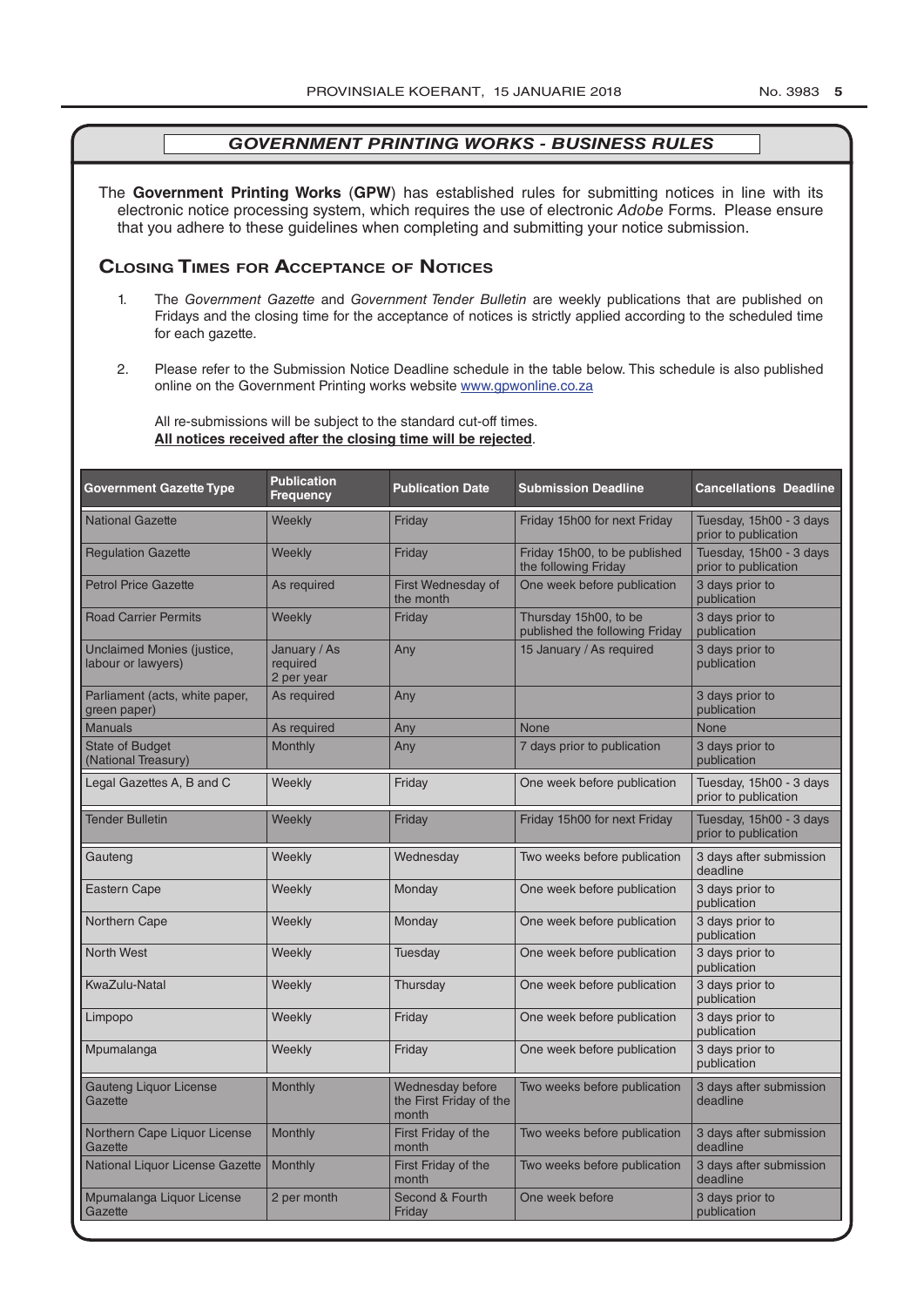#### **exTrAordinAry gAzeTTes**

3. *Extraordinary Gazettes* can have only one publication date. If multiple publications of an *Extraordinary Gazette* are required, a separate Z95/Z95Prov *Adobe* Forms for each publication date must be submitted.

### **NOTICE SUBMISSION PROCESS**

- 4. Download the latest *Adobe* form, for the relevant notice to be placed, from the **Government Printing Works** website www.gpwonline.co.za.
- 5. The *Adobe* form needs to be completed electronically using *Adobe Acrobat* / *Acrobat Reader*. Only electronically completed *Adobe* forms will be accepted. No printed, handwritten and/or scanned *Adobe* forms will be accepted.
- 6. The completed electronic *Adobe* form has to be submitted via email to submit.egazette@gpw.gov.za. The form needs to be submitted in its original electronic *Adobe* format to enable the system to extract the completed information from the form for placement in the publication.
- 7. Every notice submitted **must** be accompanied by an official **GPW** quotation. This must be obtained from the *eGazette* Contact Centre.
- 8. Each notice submission should be sent as a single email. The email **must** contain **all documentation relating to a particular notice submission**.
	- 8.1. Each of the following documents must be attached to the email as a separate attachment:
		- 8.1.1. An electronically completed *Adobe* form, specific to the type of notice that is to be placed.
			- 8.1.1.1. For National *Government Gazette* or *Provincial Gazette* notices, the notices must be accompanied by an electronic Z95 or Z95Prov *Adobe* form
			- 8.1.1.2. The notice content (body copy) **MUST** be a separate attachment.
		- 8.1.2. A copy of the official **Government Printing Works** quotation you received for your notice . *(Please see Quotation section below for further details)*
		- 8.1.3. A valid and legible Proof of Payment / Purchase Order: **Government Printing Works** account customer must include a copy of their Purchase Order*.* **Non**-**Government Printing Works** account customer needs to submit the proof of payment for the notice
		- 8.1.4. Where separate notice content is applicable (Z95, Z95 Prov and TForm 3, it should **also** be attached as a separate attachment. *(Please see the Copy Section below, for the specifications)*.
		- 8.1.5. Any additional notice information if applicable.
- 9. The electronic *Adobe* form will be taken as the primary source for the notice information to be published. Instructions that are on the email body or covering letter that contradicts the notice form content will not be considered. The information submitted on the electronic *Adobe* form will be published as-is.
- 10. To avoid duplicated publication of the same notice and double billing, Please submit your notice **ONLY ONCE.**
- 11. Notices brought to **GPW** by "walk-in" customers on electronic media can only be submitted in *Adobe* electronic form format. All "walk-in" customers with notices that are not on electronic *Adobe* forms will be routed to the Contact Centre where they will be assisted to complete the forms in the required format.
- 12. Should a customer submit a bulk submission of hard copy notices delivered by a messenger on behalf of any organisation e.g. newspaper publisher, the messenger will be referred back to the sender as the submission does not adhere to the submission rules.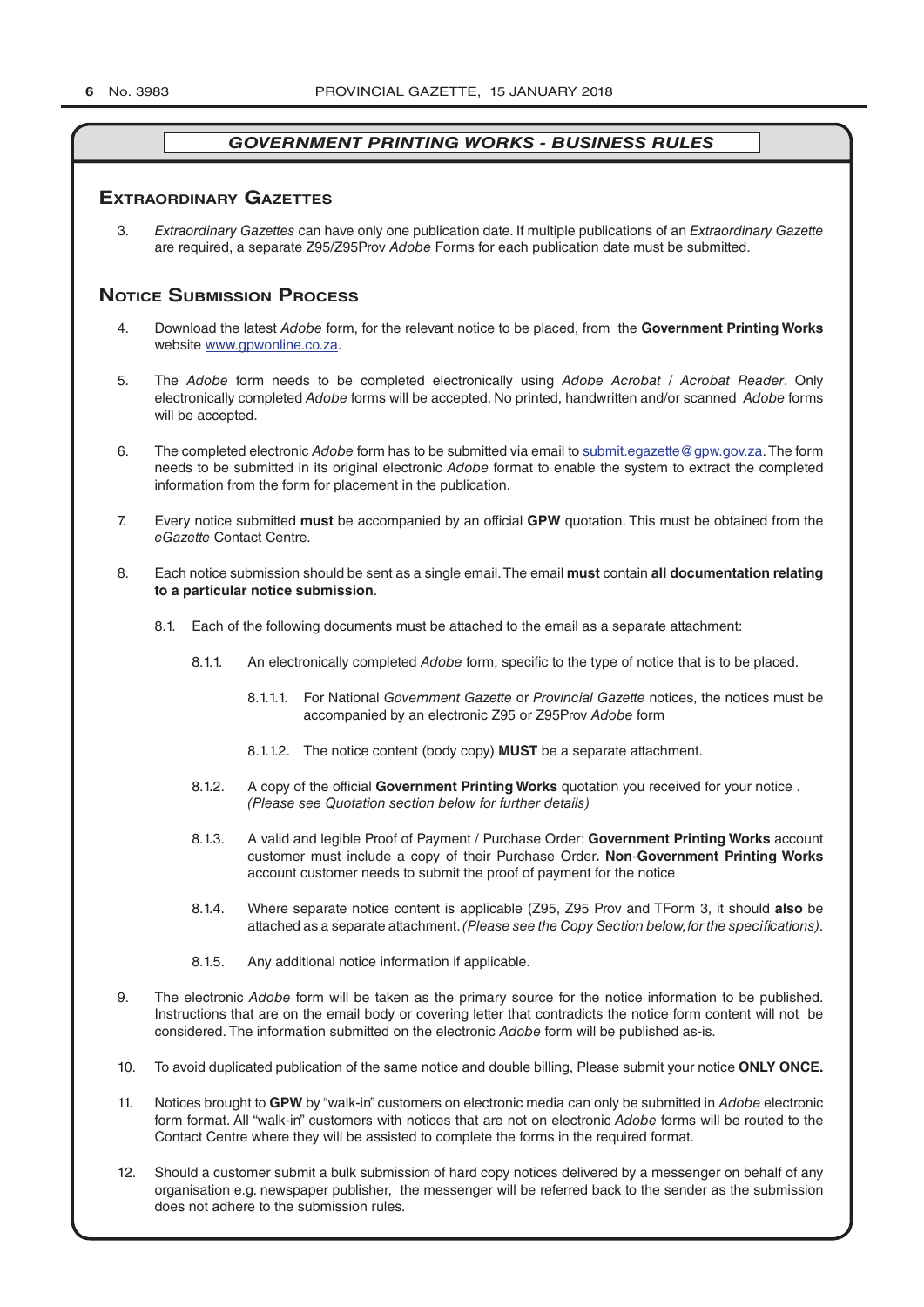#### **QuoTATions**

- 13. Quotations are valid until the next tariff change.
	- 13.1. *Take note:* **GPW**'s annual tariff increase takes place on *1 April* therefore any quotations issued, accepted and submitted for publication up to *31 March* will keep the old tariff. For notices to be published from 1 April, a quotation must be obtained from **GPW** with the new tariffs. Where a tariff increase is implemented during the year, **GPW** endeavours to provide customers with 30 days' notice of such changes.
- 14. Each quotation has a unique number.
- 15. Form Content notices must be emailed to the *eGazette* Contact Centre for a quotation.
	- 15.1. The *Adobe* form supplied is uploaded by the Contact Centre Agent and the system automatically calculates the cost of your notice based on the layout/format of the content supplied.
	- 15.2. It is critical that these *Adobe* Forms are completed correctly and adhere to the guidelines as stipulated by **GPW**.

#### 16. **APPLICABLE ONLY TO GPW ACCOUNT HOLDERS**:

- 16.1. **GPW** Account Customers must provide a valid **GPW** account number to obtain a quotation.
- 16.2. Accounts for **GPW** account customers **must** be active with sufficient credit to transact with **GPW** to submit notices.
	- 16.2.1. If you are unsure about or need to resolve the status of your account, please contact the **GPW** Finance Department prior to submitting your notices. (If the account status is not resolved prior to submission of your notice, the notice will be failed during the process).

#### 17. **APPLICABLE ONLY TO CASH CUSTOMERS:**

- 17.1. Cash customers doing **bulk payments** must use a **single email address** in order to use the **same proof of payment** for submitting multiple notices.
- 18. The responsibility lies with you, the customer, to ensure that the payment made for your notice(s) to be published is sufficient to cover the cost of the notice(s).
- 19. Each quotation will be associated with one proof of payment / purchase order / cash receipt.

#### 19.1. This means that **the quotation number can only be used once to make a payment.**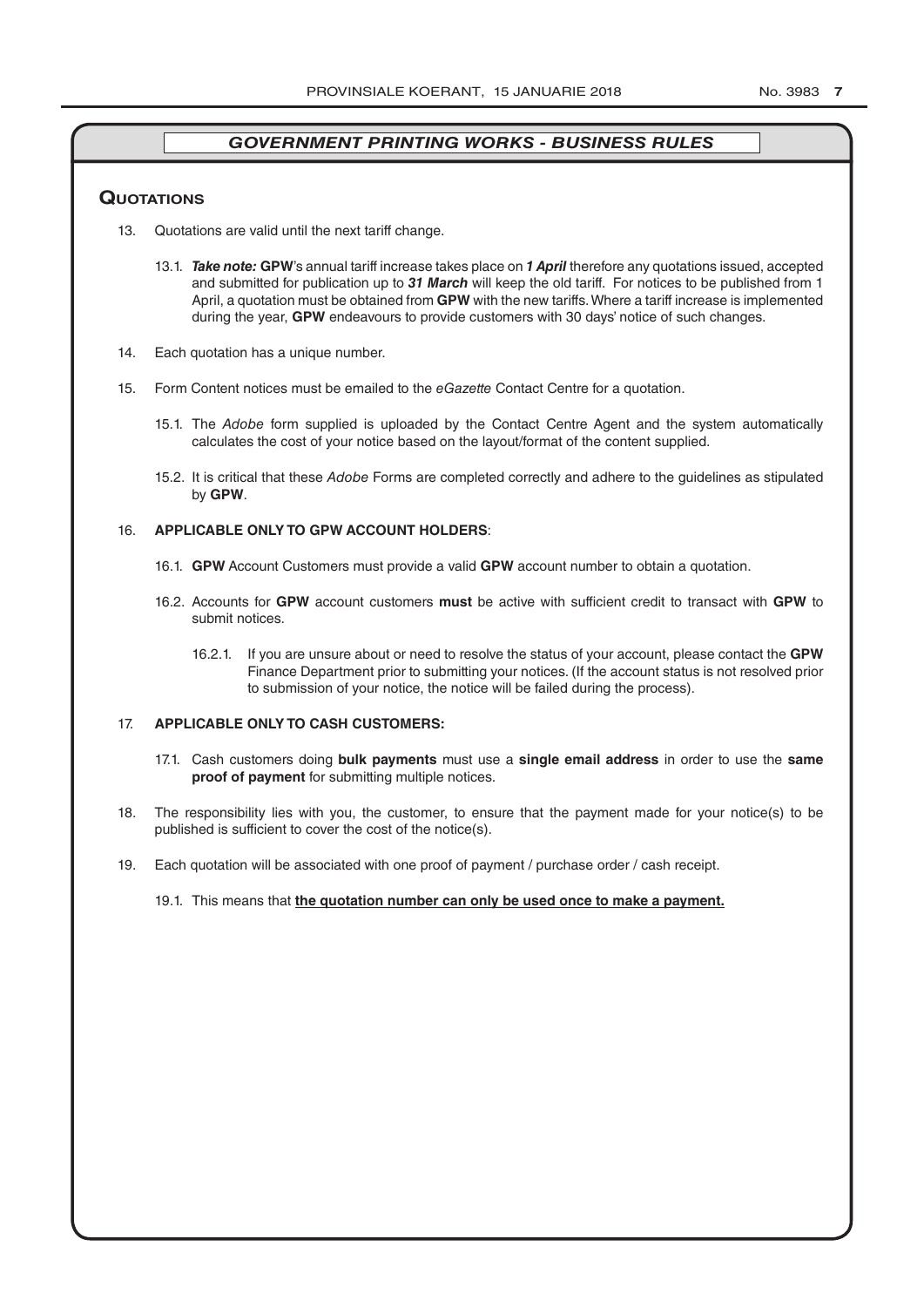#### **COPY (SEPARATE NOTICE CONTENT DOCUMENT)**

- 20. Where the copy is part of a separate attachment document for Z95, Z95Prov and TForm03
	- 20.1. Copy of notices must be supplied in a separate document and may not constitute part of any covering letter, purchase order, proof of payment or other attached documents.

The content document should contain only one notice. (You may include the different translations of the same notice in the same document).

20.2. The notice should be set on an A4 page, with margins and fonts set as follows:

Page size  $=$  A4 Portrait with page margins: Top  $=$  40mm, LH/RH  $=$  16mm, Bottom  $=$  40mm; Use font size: Arial or Helvetica 10pt with 11pt line spacing;

Page size = A4 Landscape with page margins:  $Top = 16$ mm, LH/RH = 40mm, Bottom = 16mm; Use font size: Arial or Helvetica 10pt with 11pt line spacing;

#### **CAnCellATions**

- 21. Cancellation of notice submissions are accepted by **GPW** according to the deadlines stated in the table above in point 2. Non-compliance to these deadlines will result in your request being failed. Please pay special attention to the different deadlines for each gazette. Please note that any notices cancelled after the cancellation deadline will be published and charged at full cost.
- 22. Requests for cancellation must be sent by the original sender of the notice and must accompanied by the relevant notice reference number (N-) in the email body.

#### **AmendmenTs To noTiCes**

23. With effect from 01 October 2015, **GPW** will not longer accept amendments to notices. The cancellation process will need to be followed according to the deadline and a new notice submitted thereafter for the next available publication date.

#### **REJECTIONS**

- 24. All notices not meeting the submission rules will be rejected to the customer to be corrected and resubmitted. Assistance will be available through the Contact Centre should help be required when completing the forms. (012-748 6200 or email info.egazette@gpw.gov.za). Reasons for rejections include the following:
	- 24.1. Incorrectly completed forms and notices submitted in the wrong format, will be rejected.
	- 24.2. Any notice submissions not on the correct *Adobe* electronic form, will be rejected.
	- 24.3. Any notice submissions not accompanied by the proof of payment / purchase order will be rejected and the notice will not be processed.
	- 24.4. Any submissions or re-submissions that miss the submission cut-off times will be rejected to the customer. The Notice needs to be re-submitted with a new publication date.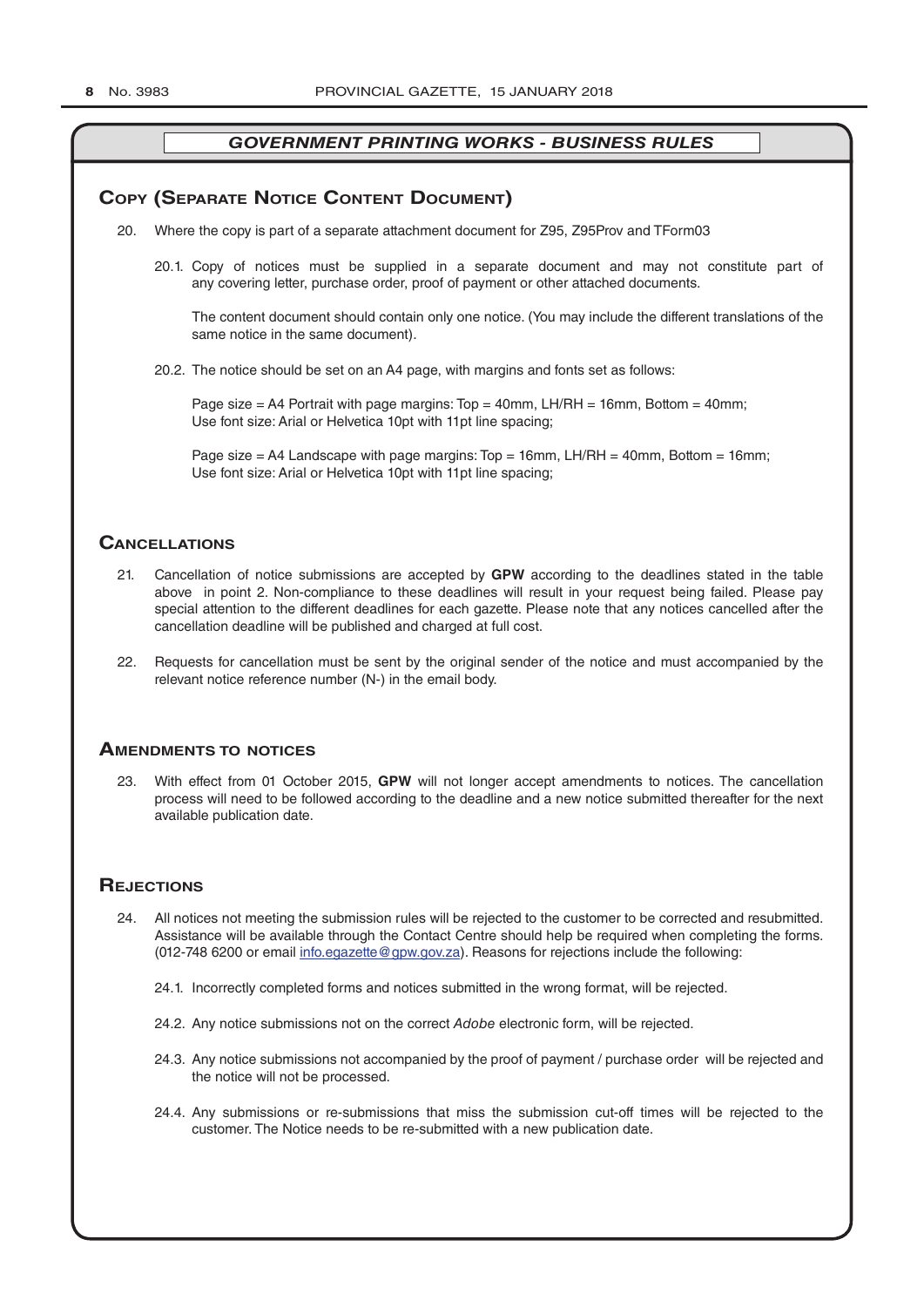#### **ApprovAl of noTiCes**

- 25. Any notices other than legal notices are subject to the approval of the Government Printer, who may refuse acceptance or further publication of any notice.
- 26. No amendments will be accepted in respect to separate notice content that was sent with a Z95 or Z95Prov notice submissions. The copy of notice in layout format (previously known as proof-out) is only provided where requested, for Advertiser to see the notice in final Gazette layout. Should they find that the information submitted was incorrect, they should request for a notice cancellation and resubmit the corrected notice, subject to standard submission deadlines. The cancellation is also subject to the stages in the publishing process, i.e. If cancellation is received when production (printing process) has commenced, then the notice cannot be cancelled.

#### **governmenT prinTer indemnified AgAinsT liAbiliTy**

- 27. The Government Printer will assume no liability in respect of—
	- 27.1. any delay in the publication of a notice or publication of such notice on any date other than that stipulated by the advertiser;
	- 27.2. erroneous classification of a notice, or the placement of such notice in any section or under any heading other than the section or heading stipulated by the advertiser;
	- 27.3. any editing, revision, omission, typographical errors or errors resulting from faint or indistinct copy.

#### **liAbiliTy of AdverTiser**

28. Advertisers will be held liable for any compensation and costs arising from any action which may be instituted against the Government Printer in consequence of the publication of any notice.

#### **CusTomer inQuiries**

Many of our customers request immediate feedback/confirmation of notice placement in the gazette from our Contact Centre once they have submitted their notice – While **GPW** deems it one of their highest priorities and responsibilities to provide customers with this requested feedback and the best service at all times, we are only able to do so once we have started processing your notice submission.

**GPW** has a 2-working day turnaround time for processing notices received according to the business rules and deadline submissions.

Please keep this in mind when making inquiries about your notice submission at the Contact Centre.

- 29. Requests for information, quotations and inquiries must be sent to the Contact Centre ONLY.
- 30. Requests for Quotations (RFQs) should be received by the Contact Centre at least **2 working days** before the submission deadline for that specific publication.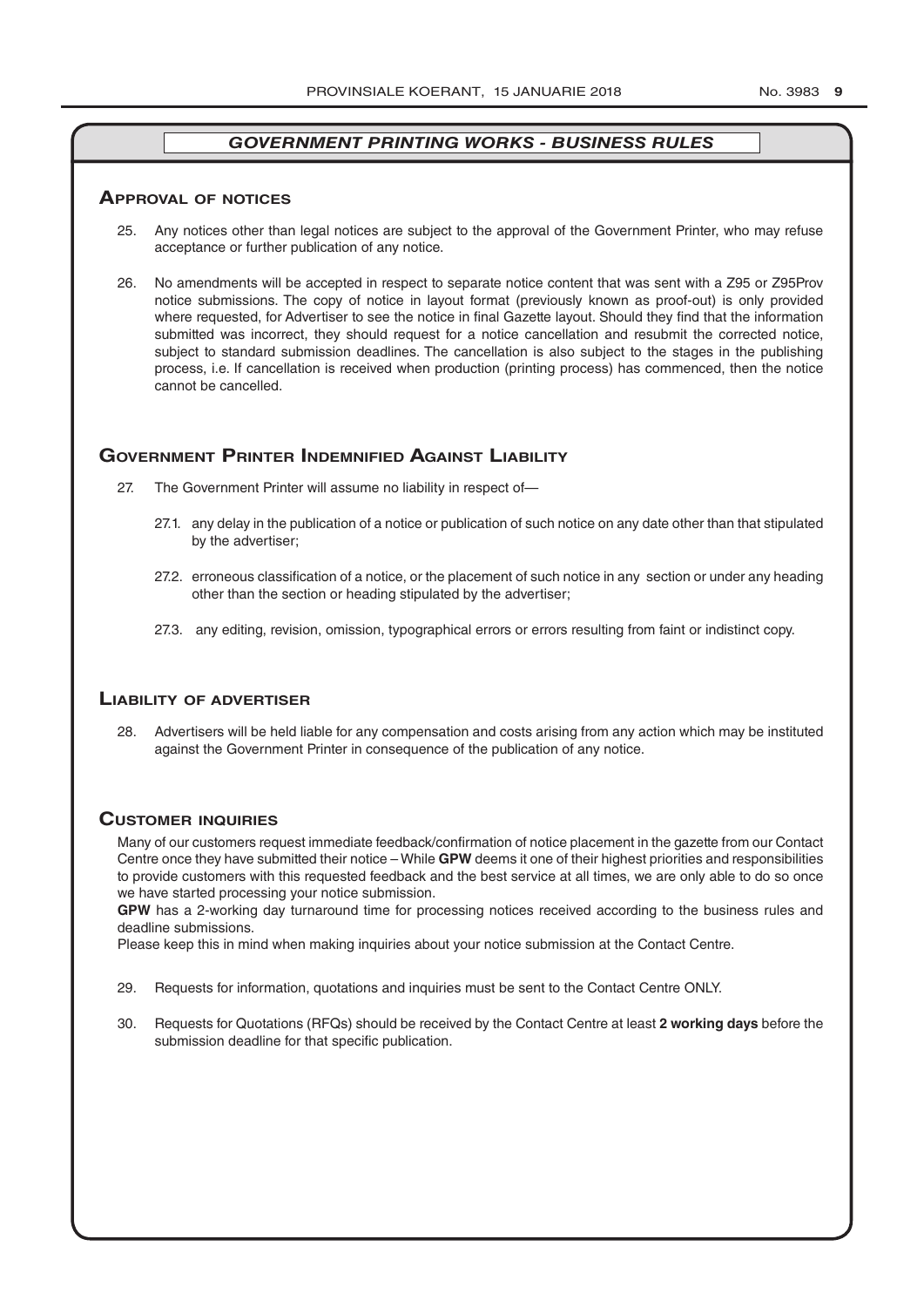#### **pAymenT of CosT**

- 31. The Request for Quotation for placement of the notice should be sent to the Gazette Contact Centre as indicated above, prior to submission of notice for advertising.
- 32. Payment should then be made, or Purchase Order prepared based on the received quotation, prior to the submission of the notice for advertising as these documents i.e. proof of payment or Purchase order will be required as part of the notice submission, as indicated earlier.
- 33. Every proof of payment must have a valid **GPW** quotation number as a reference on the proof of payment document.
- 34. Where there is any doubt about the cost of publication of a notice, and in the case of copy, an enquiry, accompanied by the relevant copy, should be addressed to the Gazette Contact Centre, **Government Printing Works**, Private Bag X85, Pretoria, 0001 email: info.egazette@gpw.gov.za before publication.
- 35. Overpayment resulting from miscalculation on the part of the advertiser of the cost of publication of a notice will not be refunded, unless the advertiser furnishes adequate reasons why such miscalculation occurred. In the event of underpayments, the difference will be recovered from the advertiser, and future notice(s) will not be published until such time as the full cost of such publication has been duly paid in cash or electronic funds transfer into the **Government Printing Works** banking account.
- 36. In the event of a notice being cancelled, a refund will be made only if no cost regarding the placing of the notice has been incurred by the **Government Printing Works**.
- 37. The **Government Printing Works** reserves the right to levy an additional charge in cases where notices, the cost of which has been calculated in accordance with the List of Fixed Tariff Rates, are subsequently found to be excessively lengthy or to contain overmuch or complicated tabulation.

#### **proof of publiCATion**

- 38. Copies of any of the *Government Gazette* or *Provincial Gazette* can be downloaded from the **Government Printing Works** website www.gpwonline.co.za free of charge, should a proof of publication be required.
- 39. Printed copies may be ordered from the Publications department at the ruling price. The **Government Printing Works** will assume no liability for any failure to post or for any delay in despatching of such *Government Gazette*(s).

#### *GOVERNMENT PRINTING WORKS CONTACT INFORMATION*

| <b>Privated Address:</b>         |  |  |  |  |
|----------------------------------|--|--|--|--|
| <b>Government Printing Works</b> |  |  |  |  |
| 149 Bosman Street                |  |  |  |  |
| Pretoria                         |  |  |  |  |

**For Gazette and Notice submissions:** Gazette Submissions: **E-mail:** submit.egazette@gpw.gov.za **For queries and quotations, contact:** Gazette Contact Centre: **E-mail:** info.egazette@gpw.gov.za

**Contact person for subscribers:** Mrs M. Toka: **E-mail:** subscriptions@gpw.gov.za

**Physical Address: Postal Address: GPW Banking Details:**

Private Bag X85 **Bank:** ABSA Bosman Street 149 Bosman Street Pretoria **Account No.:** 405 7114 016 Pretoria 0001 **Branch Code:** 632-005

**Tel:** 012-748 6200

**Tel:** 012-748-6066 / 6060 / 6058 **Fax:** 012-323-9574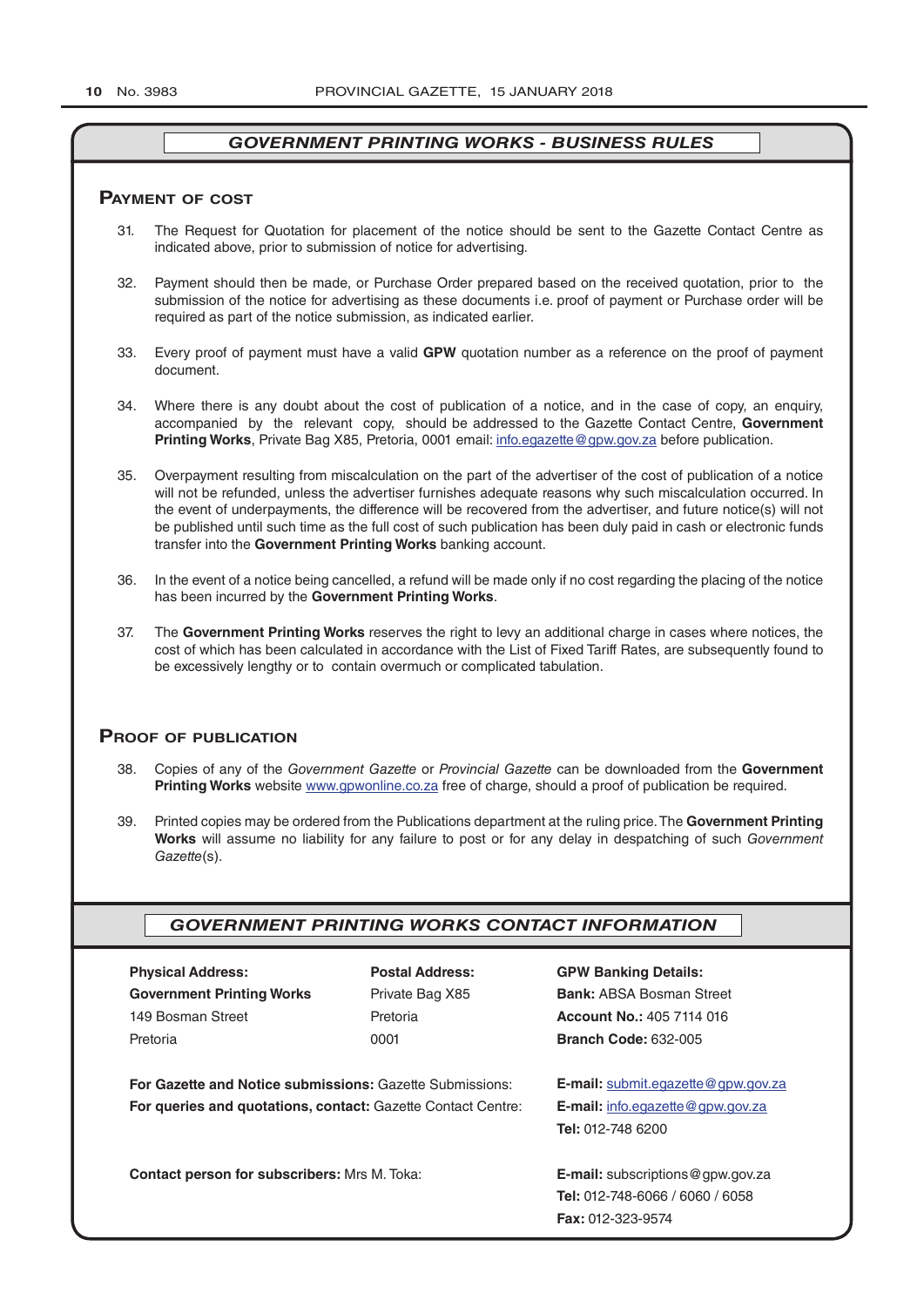## Provincial Notices • Provinsiale Kennisgewings

#### **PROVINCIAL NOTICE 3 OF 2018**

#### Nelson Mandela Bay Municipality (EASTERN CAPE)

Removal of Restrictions in terms of the Spatial Planning and Land Use Management Act,2013 (Act 16 of 2013)

#### ERF 2913 NEWTON PARK, PORT ELIZABETH, EASTERN CAPE

Under Section 47 of the Spatial Planning and Land Use Management Act, 2013 (Act 16 of 2013) and upon instructions by the Local Authority, notice is hereby given that conditions, II.B. (1) and II.B. (2) in Deed of Transfer Number T72109/2017 applicable to Erf 2913 Newton Park, Port Elizabeth, are hereby removed.

8–15

#### **PROVINCIAL NOTICE 4 OF 2018**

#### Nelson Mandela Bay Municipality (EASTERN CAPE)

Removal of Restrictions in terms of the Spatial Planning and Land Use Management Act, 2013 (Act 16 of 2013)

#### ERF 2364 WALMER, PORT ELIZABETH, EASTERN CAPE

Under Section 47 of the Spatial Planning and Land Use Management Act, 2013 (Act 16 of 2013) and upon instructions by the Local Authority, notice is hereby given that conditions B.6. (a) (b) (c) (d) in Deed of Transfer Number T000045703/2016 applicable to Erf 2364 Walmer, Port Elizabeth, are hereby removed.

8-15

#### **PROVINCIAL NOTICE 5 OF 2018**

Nelson Mandela Bay Municipality (EASTERN CAPE)

Removal of Restrictions in terms of the Spatial Planning and Land Use Management Act, 2013 (Act 16 of 2013)

#### ERF 2485 NEWTON PARK, PORT ELIZABETH, EASTERN CAPE

Under Section 47 of the Spatial Planning and Land Use Management Act, 2013 (Act 16 of 2013) and upon instructions by the Local Authority, notice is hereby given that conditions C.6., C.7., C.8., C.9. and C.10. in Deed of Transfer Number T000017654/2017 applicable to Erf 2485 Newton Park, Port Elizabeth, are hereby removed.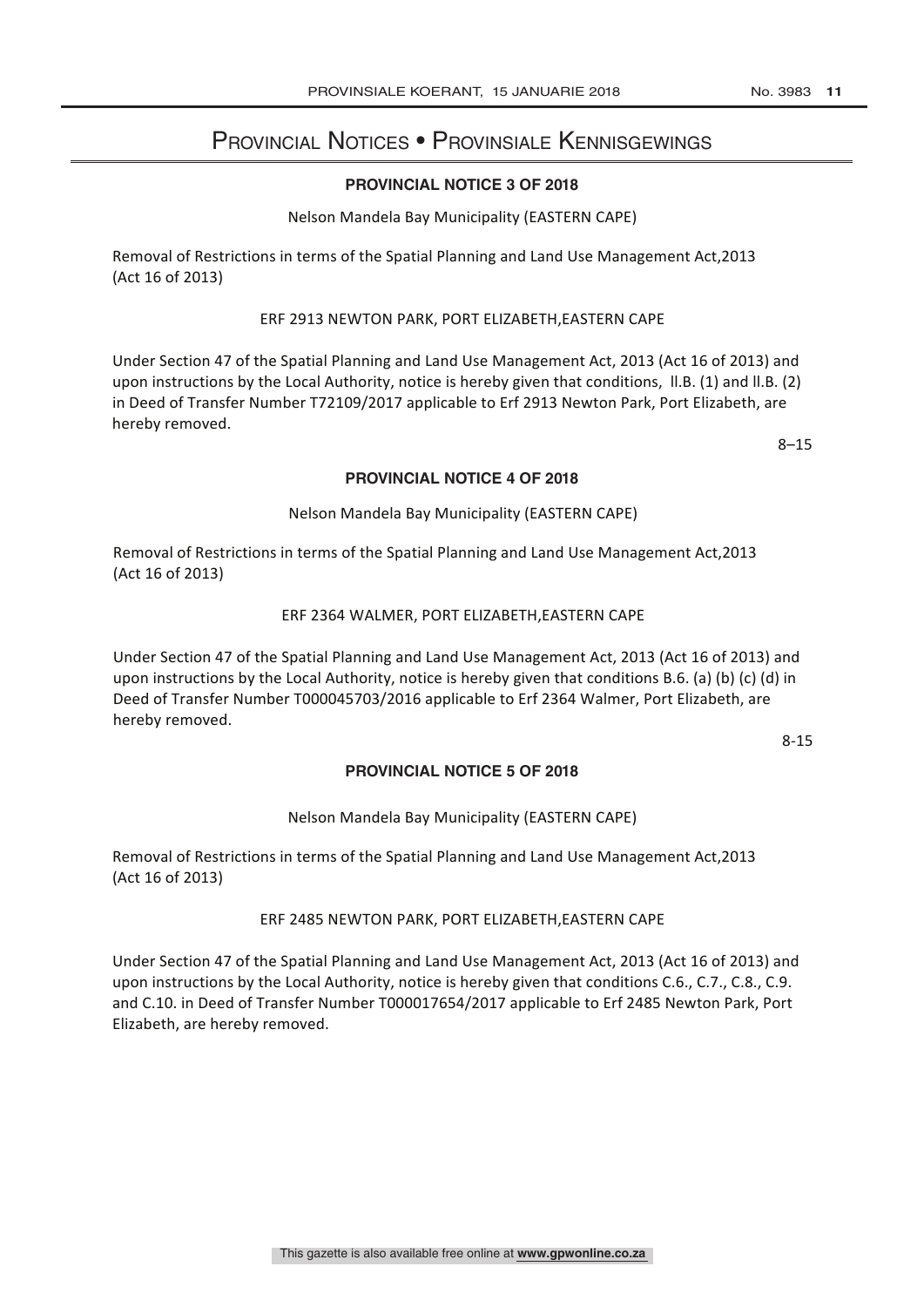#### **PROVINCIAL NOTICE 6 OF 2018**

# *Brian Eksteen*

BSc (Bdg Man) (Pret) MBA (Pret) Hon MACPM PPSAIB Nelson Mandela University (Formerly University of Port Elizabeth)

12 Brewer Road / Brewerweg 12, Summerstrand<br>Port Elizabeth 6001, South Africa / Suid-Afrika Tel. +27 (0) 41 583 2065 Cell +27(0)84 322 521 E-mail: brilou@telkomsa.net

#### **Nelson Mandela Bay Municipality (EASTERN CAPE) Removal of Restrictions in terms of the Spatial Planning and Land Management Act, 2013 (Act 16 of 2013) Erf 553, Summerstrand, PORT ELIZABETH, EASTERN CAPE**

Under Section 47 of the Spatial Planning and Land Management Act, 2013 (Act 16 of 2013) and upon instructions by the Local Authority, a notice is hereby given that conditions  $C5(b)$ , (d) and  $D(2)$ ,  $D(3)$ in Deed of Transfer No T14215/1975 applicable to Erf 553 is/are hereby removed.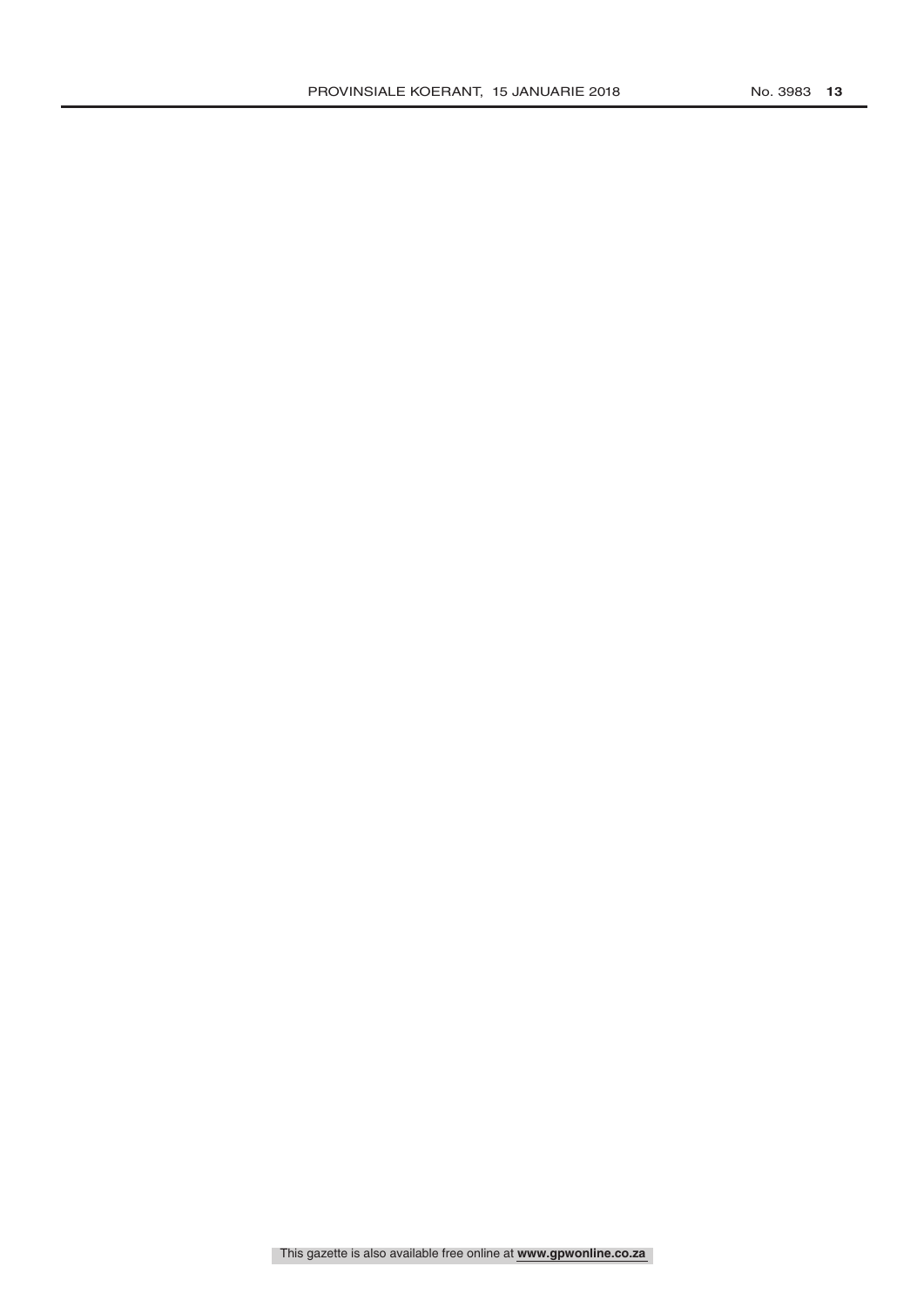This gazette is also available free online at **www.gpwonline.co.za**